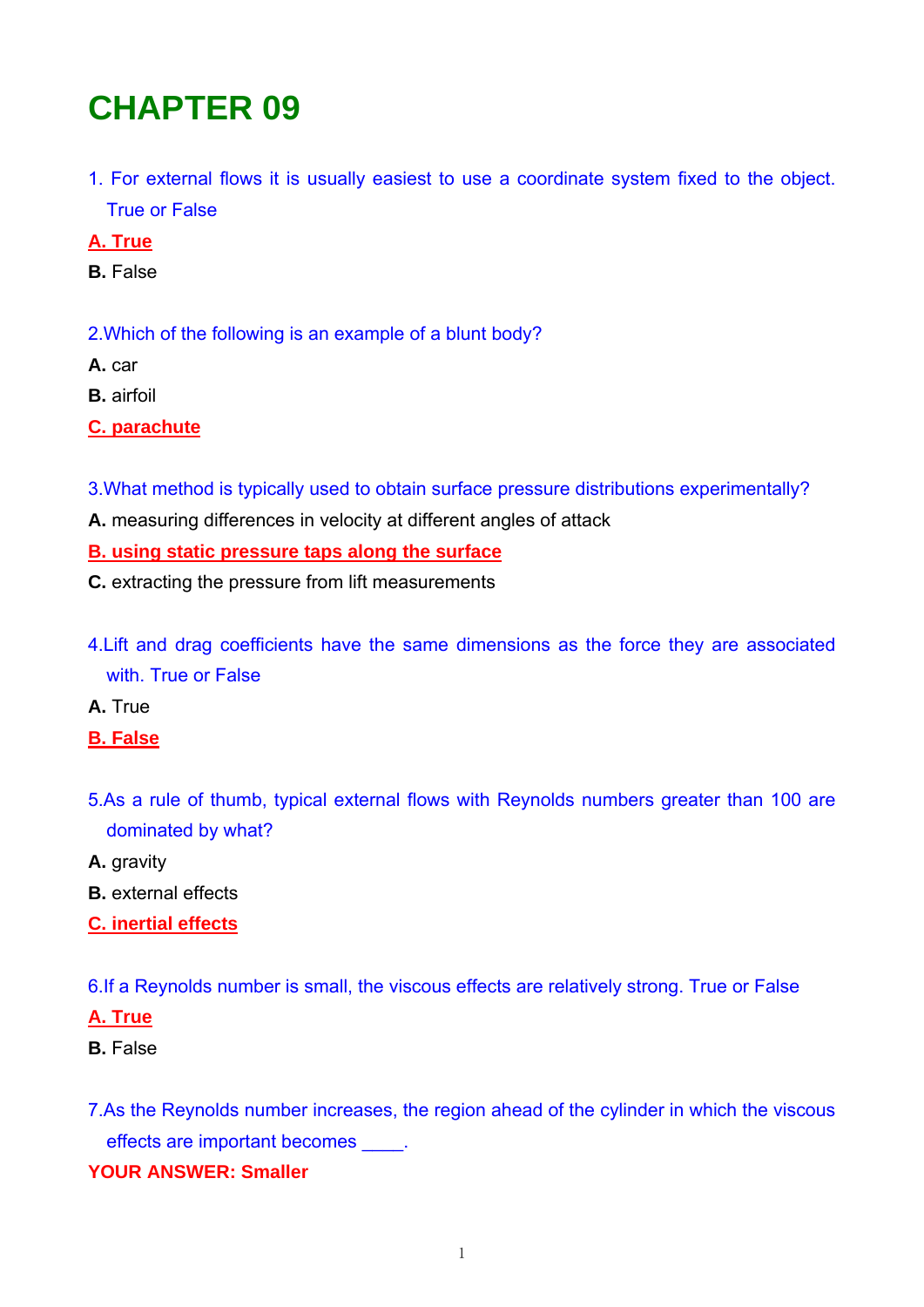- 8.The fluid outside of the boundary layer and wake region flows as if it were inviscid. True or False
- **A. True**
- **B.** False
- **9.**The boundary layer is needed to allow for the no-slip boundary condition. True or False
- **A. True**
- **B.** False
- 10.For a plate with infinite length, how do you calculate the Reynolds number?
- **A.** same way as a finite length plate
- **B. select a certain point on the plate**
- **C.** you cannot find the Reynolds number
- 11.The boundary layer thickness is defined in terms of what kind of flowrate?

## **A. volumetric**

- **B.** geometric
- **C.** viscous
- 12. The boundary layer theory exists based on the fact that the boundary layer is
- **A.** thick
- **B. thin**
- **C.** turbulent

13. The boundary layer equations can be written in terms of a

#### **A. Similarity variable**

- **B.** Common variable
- **C.** Repetitive variable
- 14. Shear stress decreases with increasing x due to  $\qquad \qquad$ .
- **A.** the decrease in thickness of the boundary layer
- **B.** the unchanging boundary layer

#### **C. the increase in the thickness of the boundary layer**

15. The force on a flat plate is related to the momentum deficit within the boundary layer.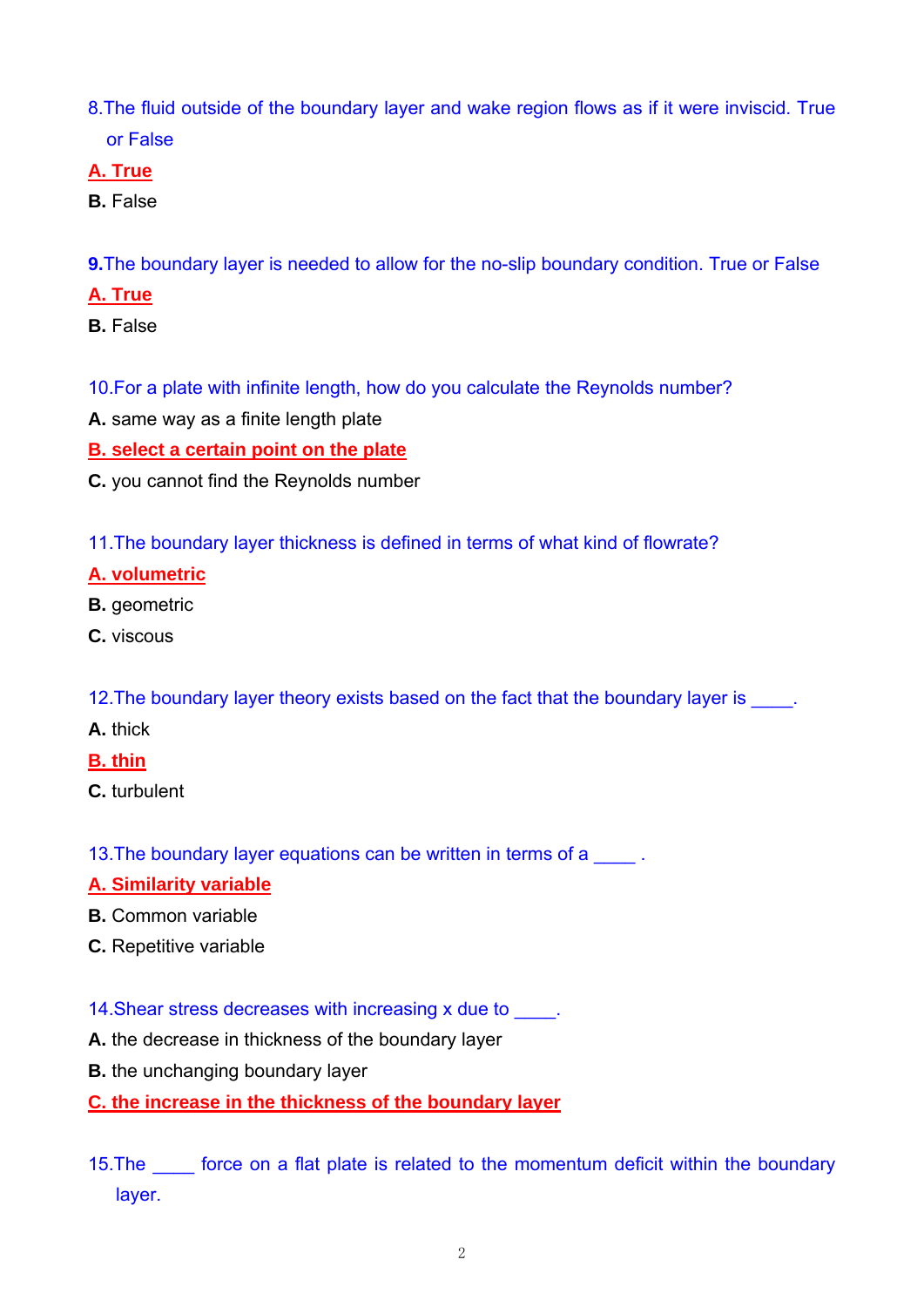#### **YOUR ANSWER: Drag**

- 16.The accuracy of boundary layer results using the momentum integral equation depends on how closely the shape of the assumed velocity profile approximates the actual profile. True or False
- **A. True**
- **B.** False
- 17.The actual transition from laminar to turbulent boundary layer always occurs at a specific point on the surface. True or False

**A.** True

**B. False**

18. The flat plate drag coefficient is a function of relative roughness and  $\qquad$ .

**A.** Velocity

- **B. Reynolds Number**
- **C.** Boundary layer thickness
- 19.If you measured the pressure while moving across the boundary layer from the body to the boundary layer edge, one would find a significant pressure change. True or False
- **A.** True
- **B. False**
- 20.Viscous effects within the boundary layer cause boundary layer separation. True or False

#### **A. True**

**B.** False

21.Friction drag is that part of the drag that is due directly to \_\_\_\_. **YOUR ANSWER: Shear Stress** 

- 22.Pressure is constant along a curved surface. True or False
- **A.** True
- **B. False**

23.Pressure drag is also commonly referred to as what?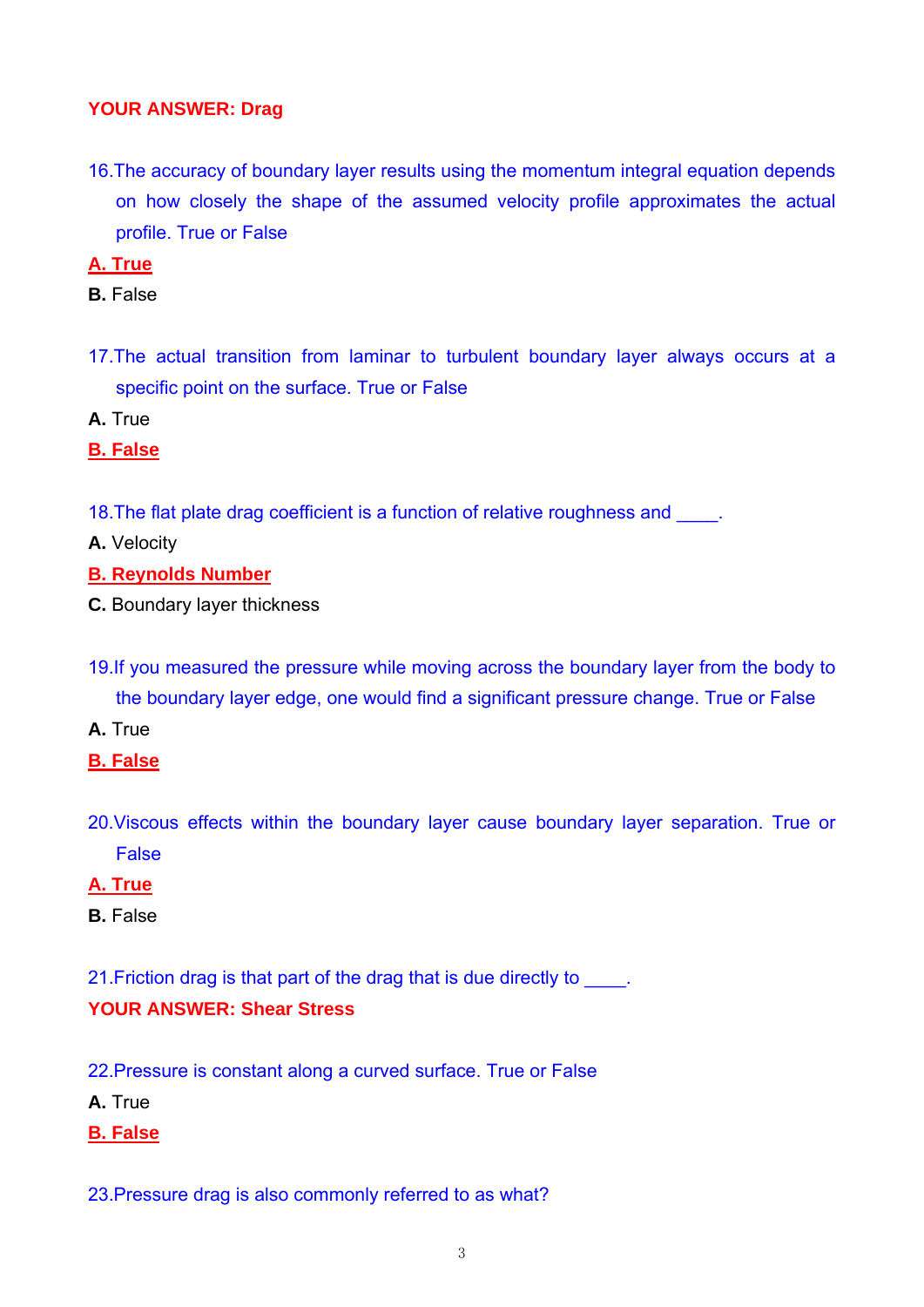**A.** Laminar drag

**B.** Parallel drag

**C. Form drag**

- 24.If the viscosity were zero, the pressure drag on any shaped object in a steady flow would be  $\qquad$  ? **YOUR ANSWER: Zero**
- 25.For many shapes there is a sudden change in the character of the drag coefficient when the boundary layer becomes turbulent. True or False

**A. True**

**B.** False

26.If the velocity of the object is sufficiently large, effects become important and the drag coefficient becomes a function of the Mach number.

# **YOUR ANSWER: Compressibility**

- 27.Sharp-pointed bodies develop their maximum drag coefficient in the vicinity of what?
- **A.** Around Mach 0.3

## **B. Around Mach 1**

- **C.** Much greater than Mach 1
- 28.The surface roughness, ε, is relatively unimportant in terms of lift. True or False

#### **A. True**

- **B.** False
- 29.Usually most of the lift comes from what forces acting on the surface?
- **A.** Viscous forces

#### **B. Pressure forces**

**C.** Wind forces

30.What is the term used to define the average lift per unit area of the wing? **YOUR ANSWER: Wing loading** 

31.Wing stall involves boundary layer transition. True or False

**A.** True